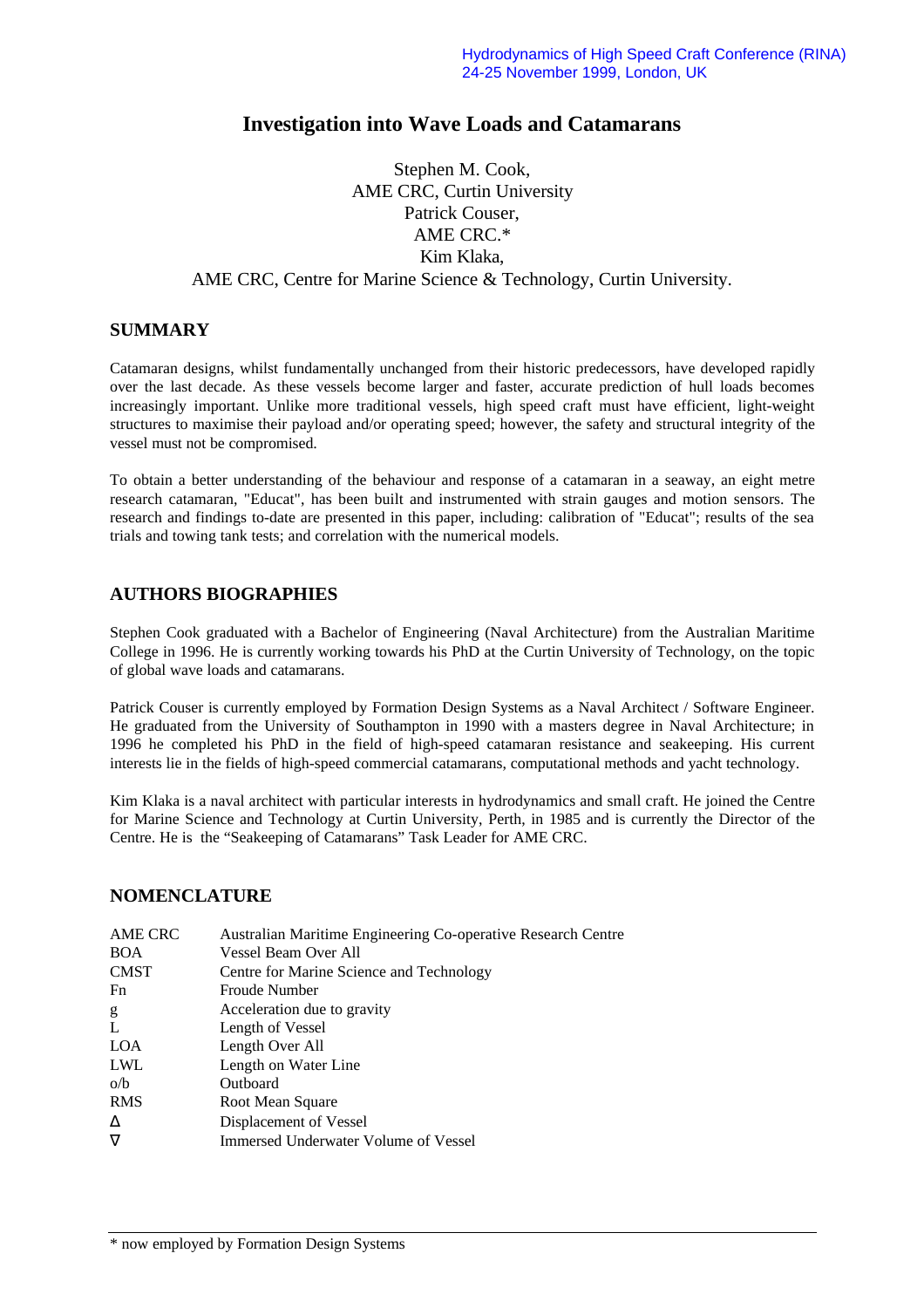### **1. INTRODUCTION**

### 1.1. BACKGROUND

Loads imposed on a monohull operating in a seaway have been the topic of much research and are relatively well understood compared with catamaran loading. With a catamaran a whole new series of structural problems arise. The primary additional problem is related to predicting the size of the loads acting on the structure connecting the two hulls.

In the past cross-structure loads have been predicted mainly from experience with similar vessels with inbuilt safety factors or error margins. Classification society rules have for the most part been empirically derived from structural designs that have stood the test of time. The work of Disenbacher (1970) is still the basis for obtaining most operational design loads for catamarans.

Smaller catamarans, less than 50 m, are essentially designed to satisfy local load conditions, Fan & Pinchin (1997). With these smaller catamarans it is inherent in the design that they will be able to withstand the global loads applied to them if they satisfy local load conditions. As the size of catamarans increase the global loads will tend to dominate the design of the overall structure, Speer (1996).

The primary global loads that are being investigated in this research, under guidance from industry, are listed below in order of priority.

1. Longitudinal bending moment of demihulls, Figure 1-1.



*Figure 1-1: Longitudinal Bending Moment*

2. Transverse vertical bending moment in cross-structure, Figure 1-2.



*Figure 1-2: Transverse Vertical Bending Moment*

3. Torsional moment in cross-structure (Pitch connecting moment), Figure 1-3.



*Figure 1-3: Pitch Connecting Moment*

For the transverse vertical bending moment the most severe condition has been found to be at zero speed in beam seas. Lankford (1967) was the first to discover this somewhat surprising result with his work on the ASR catamaran.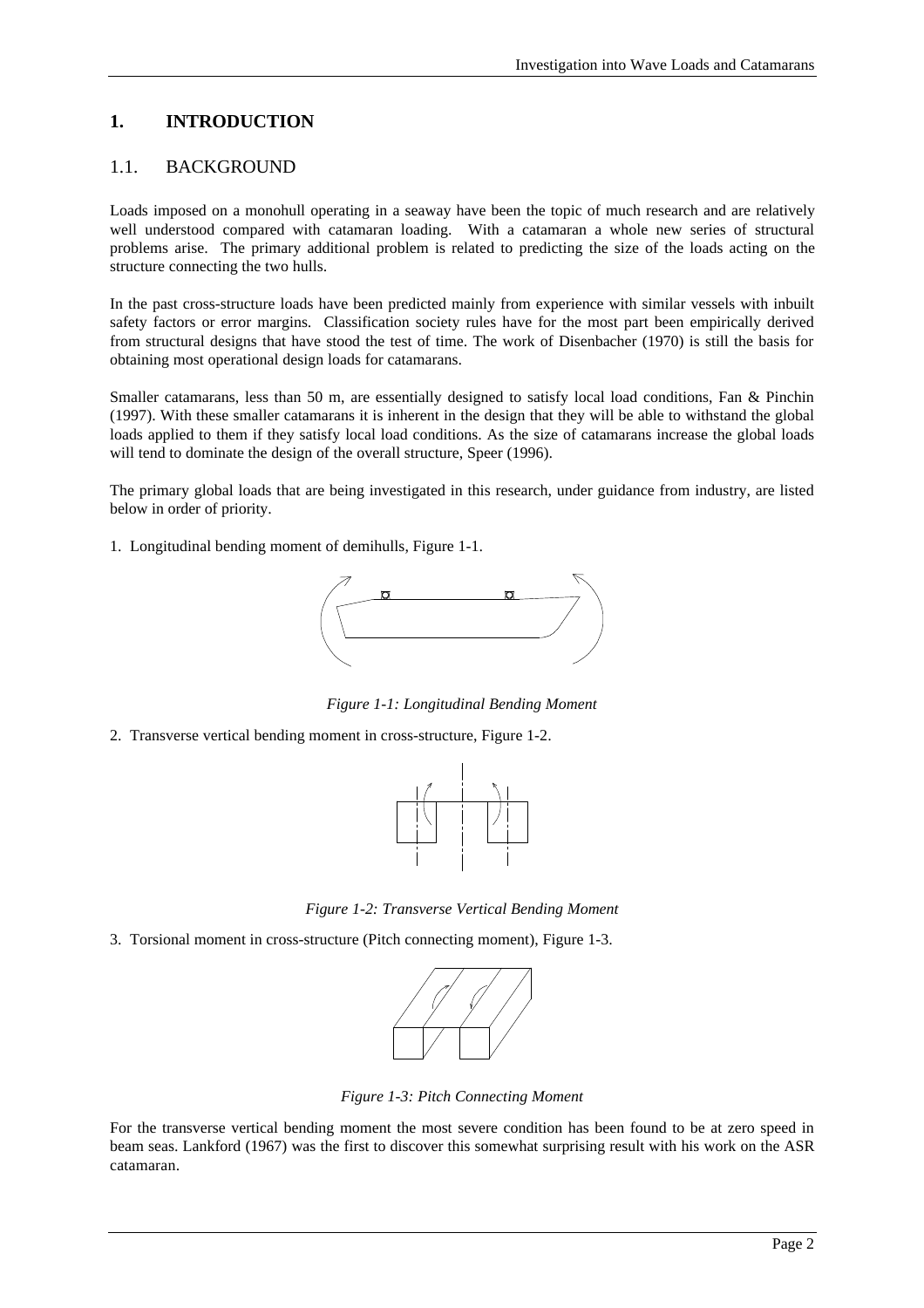Faltinsen et al. (1992) presented numerical and experimental results of global wave loads at a Froude number of 0.49. The results showed satisfactory agreement except for transverse vertical shear. At high vessel speeds, the numerical model shows that the transverse vertical bending moments and shear force are generally largest in beam seas, while the largest value for pitch connecting moment occurs at a wave heading angle of 60 degrees for most wave periods. Roll motion is important for vertical shear and pitch connecting moment, while heave and pitch acceleration influence the vertical bending moment.

### 1.2. METHODOLOGY

The aim of this project is to develop an improved understanding of wave induced loads on catamarans by developing techniques for their prediction and investigation.

To achieve this overall aim various tools are available. They are outlined in Figure 1-4 along with their associated contributions.



*Figure 1-4: Overview of Project*

The 8m research vessel "Educat", described in detail in Section 2.1, is central to the goals of this research. It is able to operate in real ocean waves at specified heading and speed. The sea state, vessel motions and loads can be measured simultaneously. It is common practice for regulatory bodies to associate their design loads with a maximum expected value of vertical acceleration, which can be obtained from motion spectra. Thus evaluating the motions of the "Educat" is an important step in understanding and developing a link to the global loads. Comparing motions between the tank, "Educat" and full scale will also establish the validity of comparing loads determined from these methods. Due to the small physical size, and relatively simple construction of "Educat", the strain gauges have been calibrated by applying known loads to the vessel while out of the water. This procedure is outlined in Section 2.3. These known load conditions are then applied to the finite element model to correlate the predicted strains with those measured on the "Educat". This will allow the global loads experienced during operation to be determined more accurately. The "Educat" has a very simple structure and thus the combination of load cases which can produce a given strain combination is greatly reduced. This is a distinct advantage over strain gauging full scale vessels in which local strains can be easily obtained, however relating these strains to a global load requires an in depth knowledge of how the structure reacts to different load case combinations. It is also logistically difficult to obtain wave magnitude and direction, motions, and loads data simultaneously for full scale vessels, thus only statistical predictions can be derived rather than establishing transfer functions which will allow different operational conditions to be tested and to evaluate the most severe load conditions.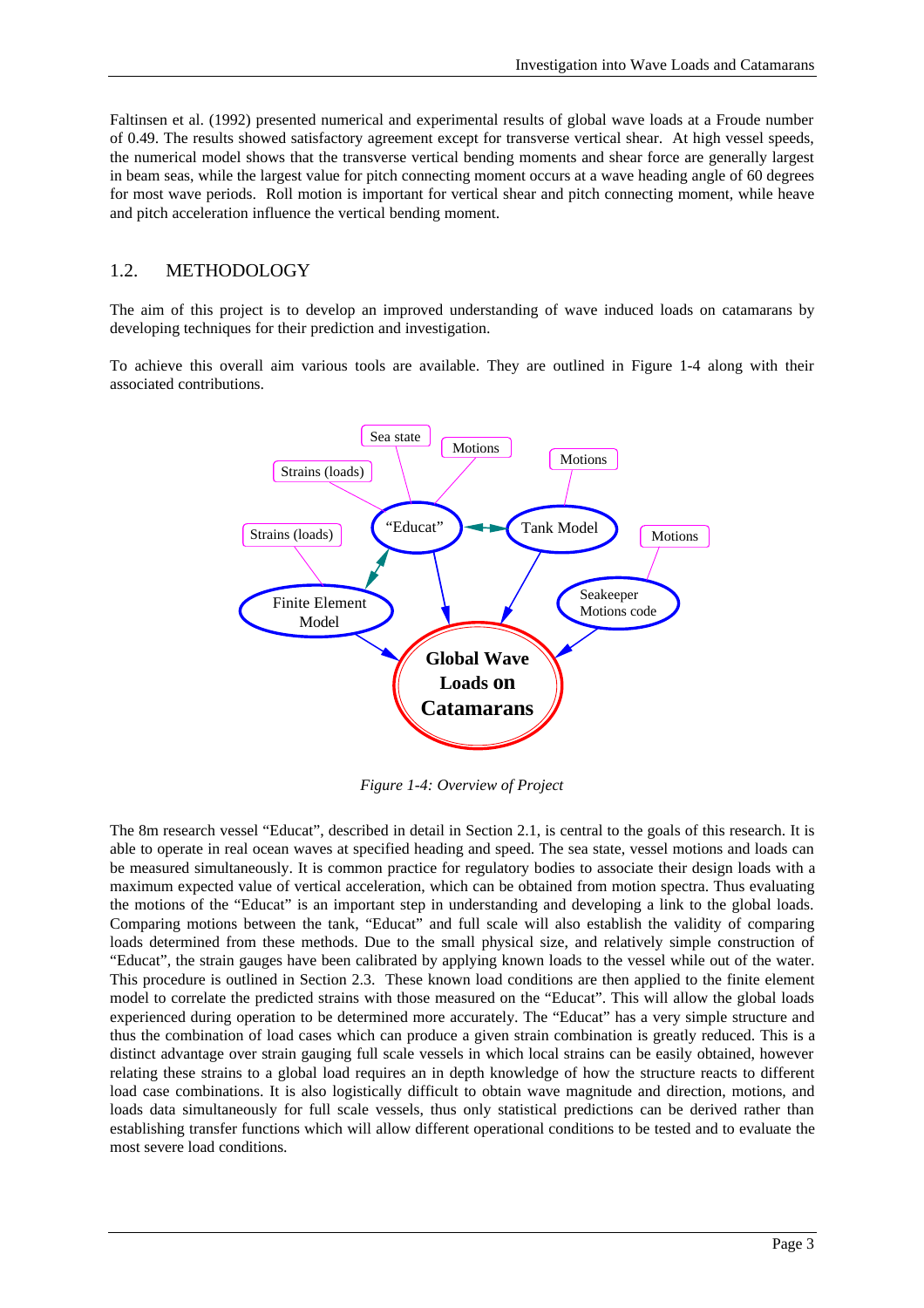Finite element modelling is currently commonplace in high speed vessel design. The fundamental problem with finite element modelling is knowledge of the loads to be applied. Classification Societies impose loading conditions which they feel are representative cases which will allow for safe operation of the vessel. These load cases while providing a structurally sound design are not necessarily representative of real operational conditions experienced in a seaway and thus may produce a somewhat conservative design. By comparing the strains predicted by finite element modelling of these imposed load cases with those measured on the "Educat" during operation it will be possible to establish if these load cases are realistic and representative of real wave induced loadings.

The towing tank model gives comparison of motions results between the tank model and full scale tests and an insight into scale effects. Measuring loads on the model was not an available option in this project.

The strip theory based Seakeeper motions prediction program, outlined in Section 4, provides another tool for validating the motions of the "Educat".

All of these tools mentioned provide input to the overall goal of further understanding global loads on catamarans.

### **2. SEA TRIALS AND THE "EDUCAT"**

### 2.1. VESSEL DESCRIPTION

The "Educat" is an 8m research vessel, the hulls constructed of aluminium with a plywood/fibre glass accommodation pod. It is shown below in Figure 2-1. It essentially consists of two hulls joined by two tubular beams. The accommodation pod is resiliently mounted to the top of these beams to reduce the dynamic loads transferred to the hulls. This practice is used in various catamaran designs to isolate the accommodation decks from the main structure. A system of cables is used to reduce the lateral motion of the pod.



*Figure 2-1: "Educat" Research Vessel*

The cross-structure is shown below in Figure 2-2.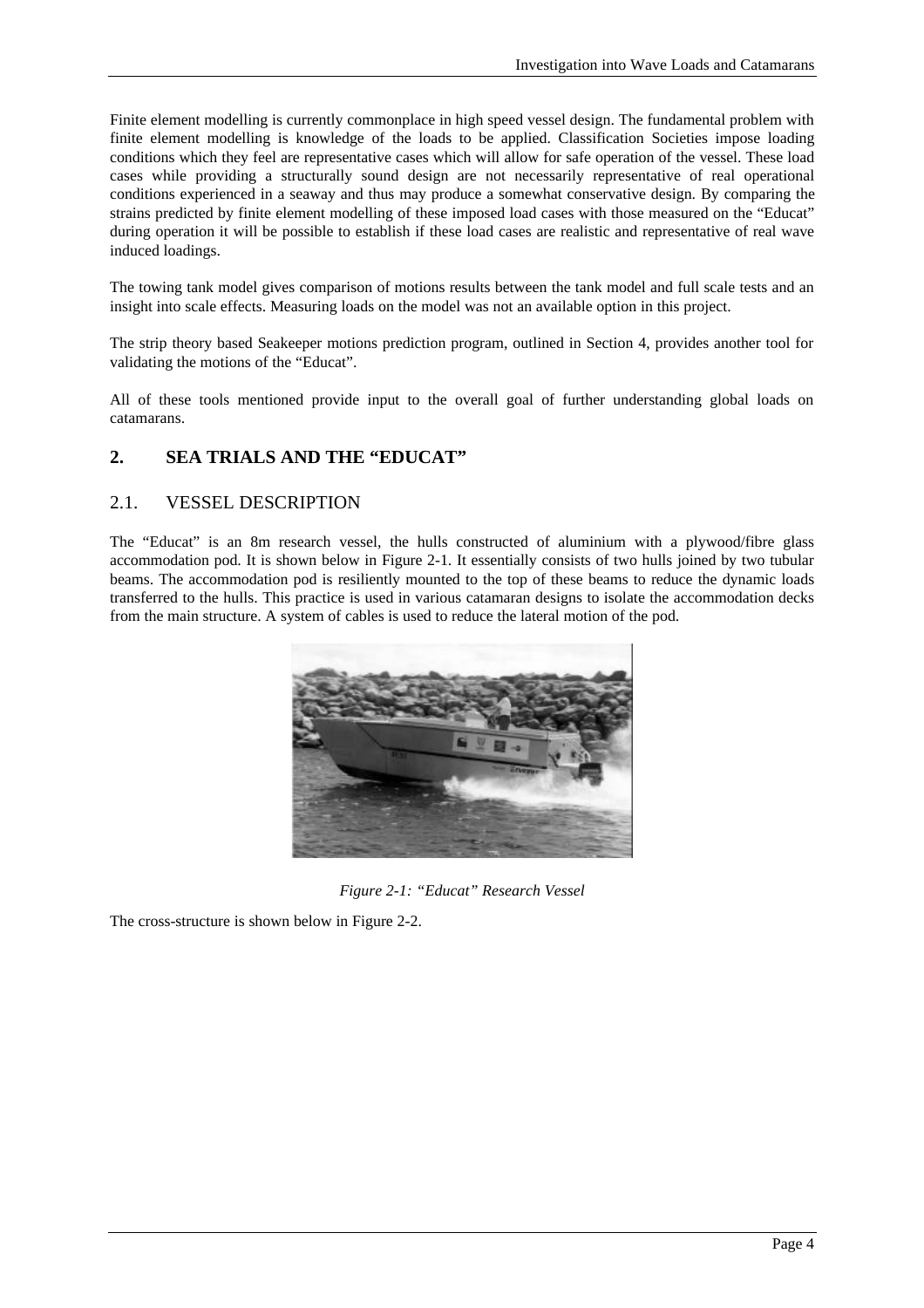

*Figure 2-2: "Educat" Cross-structure*

Particulars of the "Educat" are shown below in Table 2-1.

| <b>LOA</b>                      | 7.80m            |
|---------------------------------|------------------|
| <b>LWL</b>                      | 6.80m            |
| <b>BOA</b>                      | 2.79m            |
| Demi-Hull Beam                  | 0.74m            |
| Draught                         | 0.28m            |
| Separation between centre lines | 2.05m            |
| Power                           | twin $70$ hp o/b |
| Max. speed                      | $25$ kts         |

*Table 2-1: "Educat" Particulars*

### 2.2. INSTRUMENTATION

The "Educat" is instrumented to record loads and motions while operating in a seaway. The vessel motions are obtained from a TSS 335 motion sensor which provides real time heave, roll and pitch, as well as vertical and horizontal accelerations, at a rate of 21.333 Hz.

The sea state is evaluated using CMST wave recorders. These are normally free floating, suspended beneath buoys and the pressure fluctuations, sampled at 4 Hz, are used to calculate the sea surface elevation spectra. The speed and heading of the vessel are obtained by visual observation of the ship speed display, derived from a water wheel, and a simple compass respectively.

Strain gauges are applied throughout the "Educat" in locations specific to particular load cases. The positions of the strain gauges for measurement of longitudinal bending are shown below in Figure 2-3, with their associated identification. All gauges mounted in the hulls are aligned longitudinally.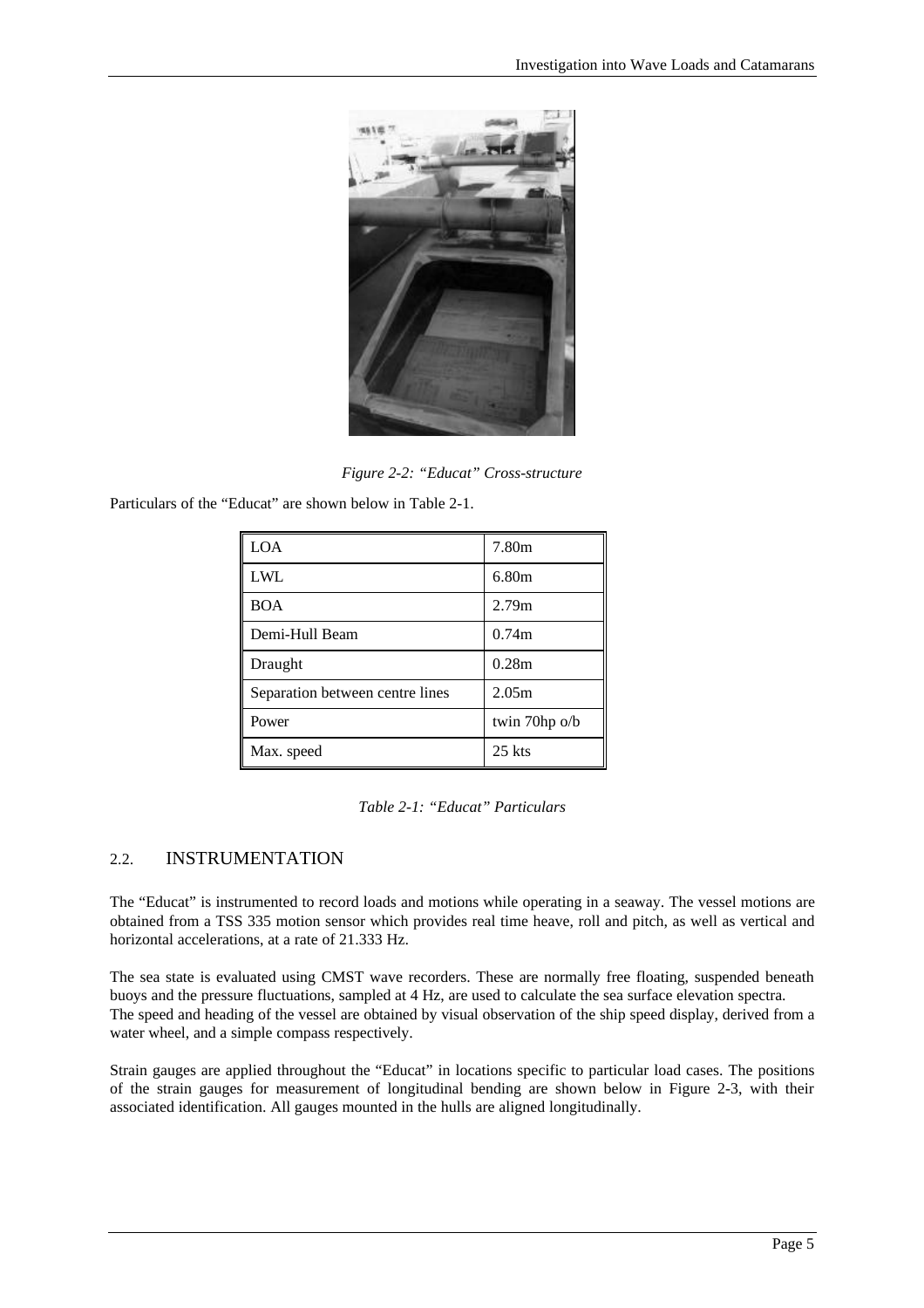

*Figure 2-3: Strain gauge positions in starboard hull*

Positions of gauges for measurement of cross-structure loads are shown in Figure 2-4.



*Figure 2-4: Cross-structure strain gauge positions*

The strain gauge gives a time varying voltage signal due to a change in resistance of the gauge as it is strained. The change in resistance is quite small and hence the voltage change is also quite small so the signal is amplified up to 5000 times before recording. A half bridge configuration for the strain gauges is also used to increase the output voltage per unit of strain. The analogue signal from the strain gauge is converted to digital using a data acquisition unit (IOTech DAQ book) which also allows filtering of the signal and it is then logged on a PC. Strain gauge data is recorded at a sampling frequency of 100 Hz with a 20 Hz low pass filter.

#### 2.3. CALIBRATION

Due to the small physical size, and relatively simple construction of "Educat", the strain gauges have been calibrated by applying known loads to the vessel while out of the water. These known load conditions have then been applied to the finite element model to correlate the predicted strains with those measured on the "Educat" during calibration.

Known loads were applied by supporting the vessel in various configurations and changing the loads at the desired location using hydraulic jacks. The loads applied by these jacks were measured with calibrated load cells. The physical deflections were also measured using a theodolite. The deflection results provided independent confirmation of the finite element models validity. The measured deflections showed good agreement with those obtained from finite element analysis.

When converting the strains measured during the calibration procedure to stresses, the value of Young's modulus was chosen to give the best correlation between the measured and finite element results; "tuning" the model.

An example of this is shown below in Figure 2-6 for the pitch connecting calibration. Figure 2-5 shows the location of the lifting point.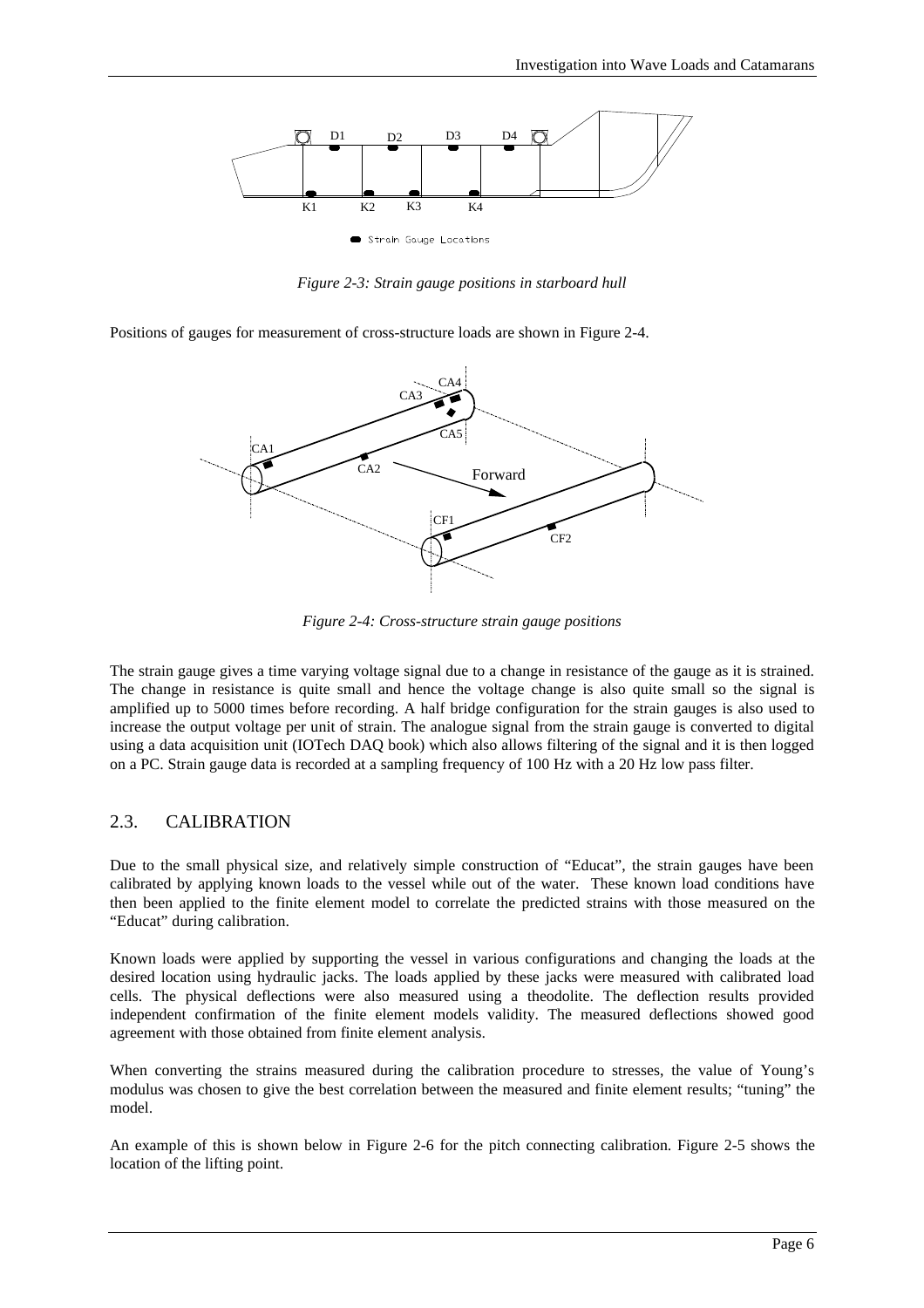

*Figure 2-5: Pitch Connecting Lifting Points*



*Figure 2-6: Pitch Connecting Calibration Results*

Good correlation between experimentally measured strains and those obtained from the finite element model are obtained by applying a young's modulus of 60 GPa to the experimental strains. The standard value assumed for Young's Modulus of Aluminium is 70 GPa. This is used throughout the finite element model implying that the strains obtained from the finite element model must be multiplied by a factor of 70/60 to obtain the strains measured during the calibration. Thus the finite element model is "stiffer" than the actual "Educat", as might be expected.

It can be seen that gauges CA2 and CF2 (located at the transverse centre of each cross structure beam) show little response to Pitch Connecting Moment and thus are used to obtain the transverse bending moment directly.

Calibration was conducted for pitch connecting moment, lifting at points 1,2 and 3; transverse vertical bending moment, applying a splitting load between the hulls; and longitudinal bending by applying a point load at the midships of the instrumented hull.

The linearity of the results shown in Figure 2-6 is typical for the other load cases calibrated.

The results from the calibration of the keel and deck gauges used to measure the longitudinal vertical bending moment yielded discrepancies. It was found that significantly different Young's moduli were required to obtain the results predicted by the finite element model. The results from the finite element model show good agreement with simple beam theory, suggesting that the strain gauges may be in error. However Stredulinsky et al (1999) also found discrepancies, of a smaller magnitude, between keel and deck gauges when comparing measured longitudinal bending moments and numerically predicted results. This suggests that further investigation is required.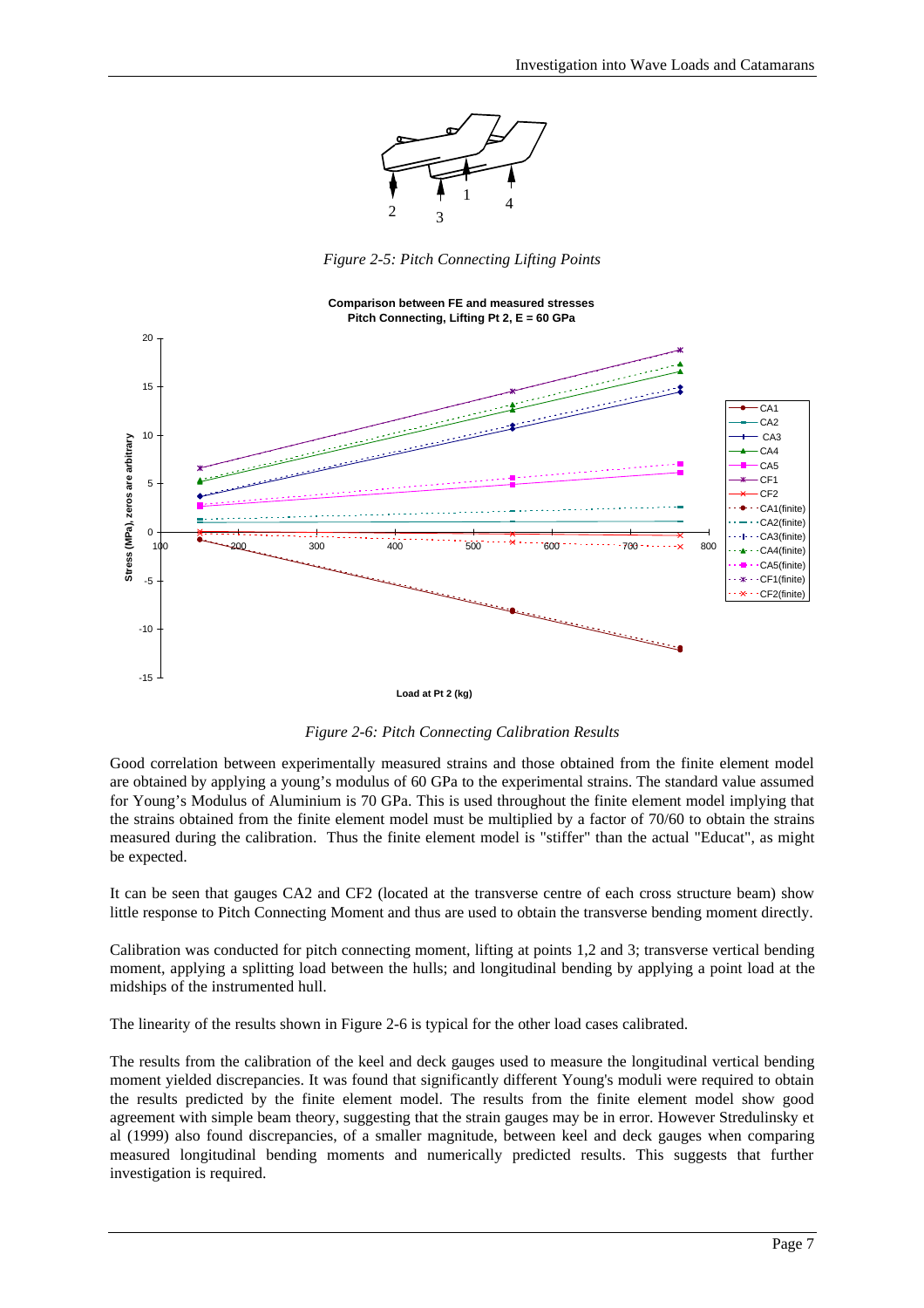### 2.4. TRIALS CONDITIONS

Trials were conducted in Cockburn Sound, off Fremantle, Western Australia, for various headings, speeds and sea conditions. The water depth where the trials were conducted is generally between 15 and 20m.

A list of trials conducted to date is shown below in Table 2-2. Each run was conducted for five minutes duration and a new data set recorded for each different heading and speed. The speeds chosen correspond approximately to those used in model testing.

| Type             | Heading (degrees) | Speed (kts) |
|------------------|-------------------|-------------|
| <b>Head Seas</b> | 180               | 5           |
|                  | 180               | 9           |
|                  | 180               | 12          |
|                  | 180               | 15          |
| <b>Beam Seas</b> | 90                | 0           |
|                  | 90                | 8           |
|                  | 90                | 12          |
|                  | 270               | 0           |
|                  | 270               | 15          |
| Quartering Sea   | 145               | 8           |
|                  | 145               | 15          |

#### *Table 2-2: Trials Conducted*

Figure 2-7 show the trials course and positioning of wave buoys. One wave buoy was located at the top and one at the bottom of the trials course to measure the spatial variation in the wave field.



*Figure 2-7: Trials Course*

The results of these trials are presented in Section 6 and compared with towing tank and finite element results.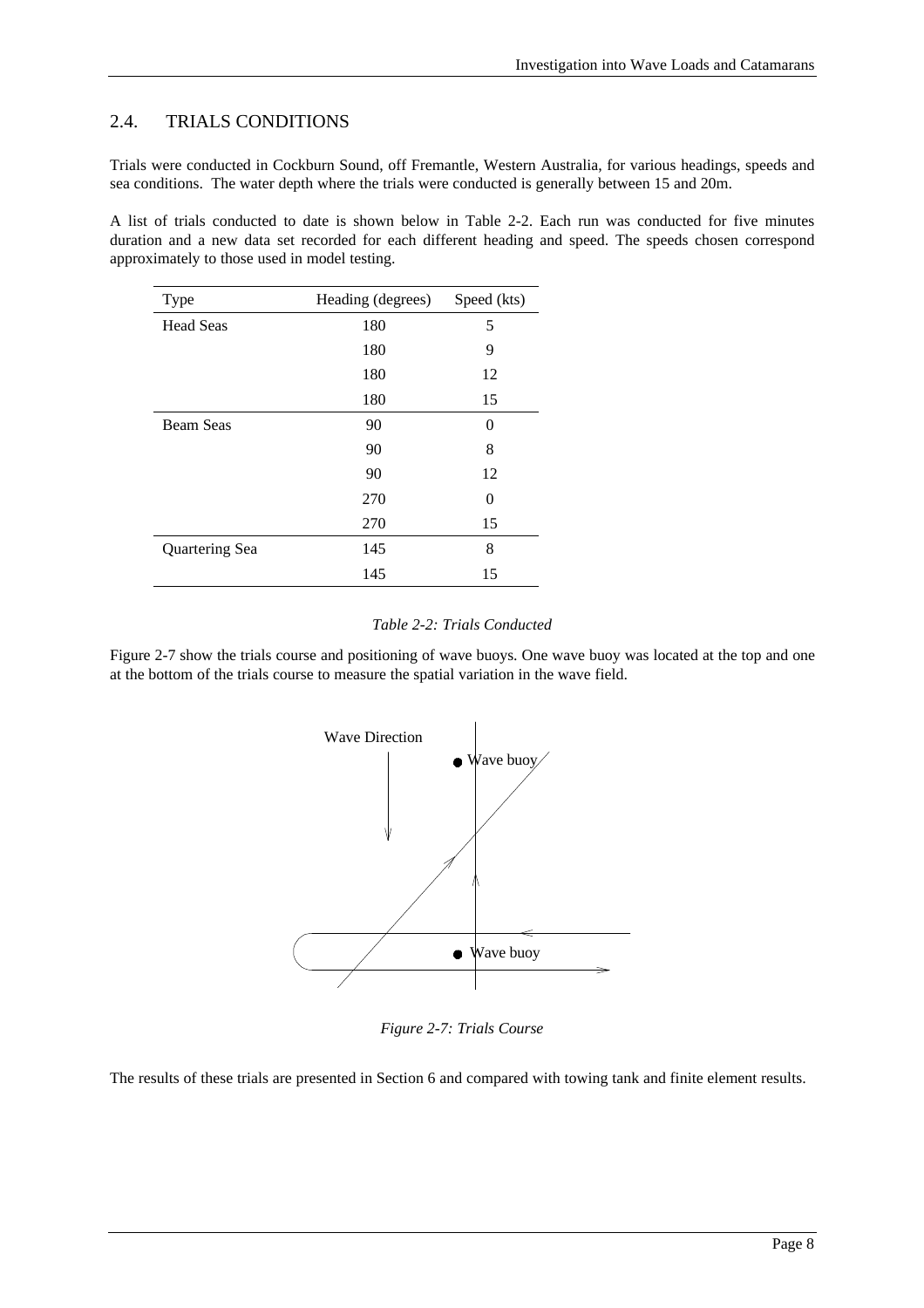### **3. MODEL TESTS**

Captive model tests were conducted at the Australian Maritime College (AMC) in Launceston, Tasmania, in June 1999. The tank is approximately 60 m long, 3.5 m wide, and 1.5 m deep, allowing testing in head seas and zero speed beam seas. The objective of the model test program was to measure the motions of the Educat operating in head and beam seas for regular waves. These results would enable comparisons to be drawn between full scale trials results, theoretical predictions and model measurements, and also an assessment of scale effects.

For head seas five conditions were tested. For one vessel speed three different wave heights were tested to check the linearity of the motion responses. At constant wave height two more speeds were tested.

Beam seas tests were conducted at zero speed for two different wave heights.

The speeds tested and their scaled equivalents are outlined in Table 3-1.

|           | Model |       | Educat |
|-----------|-------|-------|--------|
| $LWL$ (m) | 1.7   |       | 6.8    |
| Velocity  | m/s   | Fn    | kts    |
|           | 2.15  | 0.526 | 8.4    |
|           | 2.99  | 0.732 | 11.6   |
|           | 3.27  | 0.801 | 12.7   |

#### *Table 3-1: Summary of Vessel Speeds*

The model was a 1/4 scale and the ballast condition tested corresponded to the standard trials operating condition of the "Educat".

The pitch gyradius was set using a roll frame. Difficulties where encountered with this method and it was later concluded that the desired pitch gyradius was not achieved for the tests. This resulted in poor agreement between tank results, and both "Educat" and Seakeeper pitch response functions.

The results of towing tank tests are presented in Section 6.1.

## **4. STRIP THEORY PREDICTION**

The Seakeeper motions program has been used to evaluate the motions of the "Educat" and investigate the effects of varying displacement etc.

Seakeeper is a two dimensional strip theory method, based on the work of Salvesen et al. (1970). Conformal mapping techniques are used to calculate the section added mass and damping for the vessel. These are then integrated to obtain the global vessel added mass, damping and cross-coupling terms. The coupled heave and pitch equations are solved to obtain the vertical plane RAOs. The motions are calculated for one hull in isolation, previous work (Wellicome et al. 1995) found that little interference between the hulls was found above a Froude number of 0.2. In addition, Seakeeper has been validated against a wide variety of catamaran data (Couser 1999) and found to give acceptable results up to a Froude number of 0.8.

For a user specified wave spectrum, heading and vessel speed, Seakeeper is able to calculate the response of the vessel. Response amplitude operators (RAOs) are computed as well as the added resistance, significant absolute and relative motions, velocities and accelerations of the vessel in the specified sea spectrum. Motion, velocity and acceleration spectra are computed at the centre of gravity and vertical motions may also be computed for other positions on the vessel.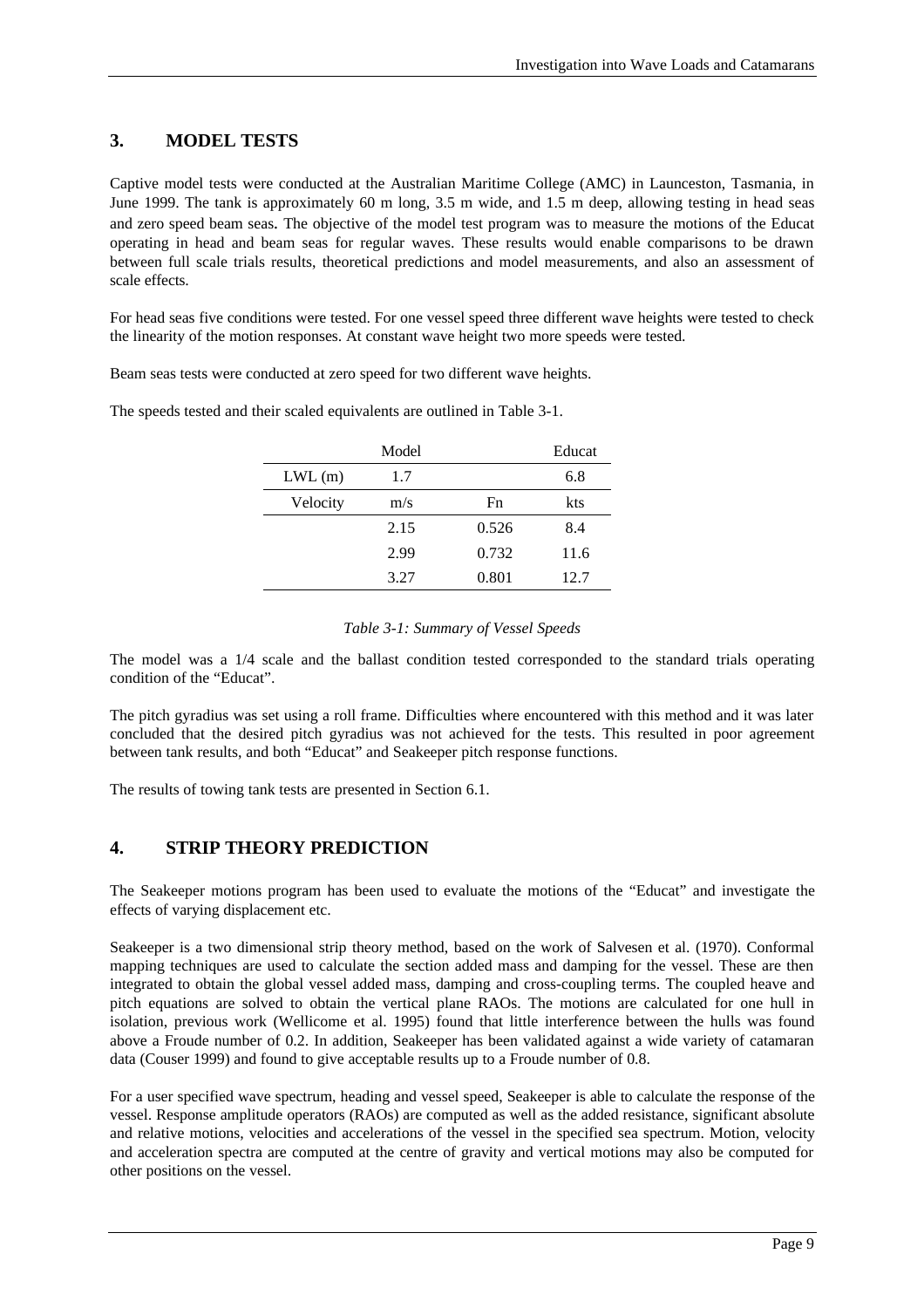### **5. FINITE ELEMENT MODEL**

A global finite element model has been developed using MSC/NASTRAN. The model is constructed primarily of QUAD4 elements with CBAR elements use to model the stiffeners. Triangular elements are used very sparingly and only in areas where the number of nodes did not allow for a QUAD4 element.

Details are contained in Kastak (1998). Figure 5-1 shows the finite element model of the "Educat".



*Figure 5-1: "Educat" Finite Element Model*

## **6. RESULTS COMPARISON AND DISCUSSION**

The following section presents a small sample of the data which has been obtained for the "Educat" from the various tools mentioned in the preceding sections. At present, analysis of this data is at an early stage and the full implications of this research have yet to be assessed.

### 6.1. MOTIONS

A typically encountered wave spectrum during "Educat" trials is shown below in Figure 6-1.



*Figure 6-1: Typical Wave Spectrum*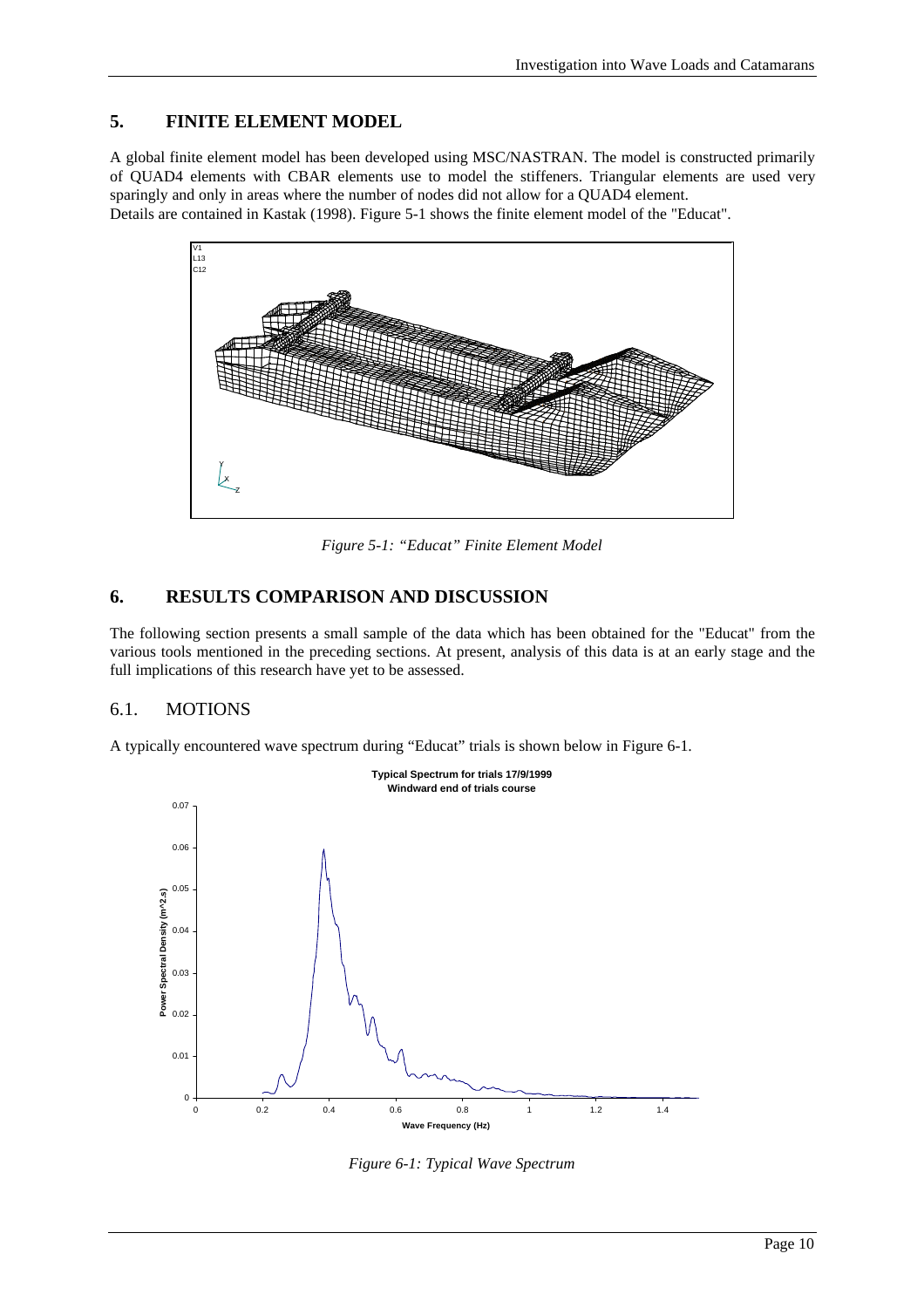Analysis of the TSS motion sensor output gives the spectral densities for the roll, pitch and heave motions. Dividing the spectral densities and taking the square root gives the response amplitude operator (RAO) for the given motion. Throughout the duration of the trials the variation in the wave field is accounted for by calculating the wave spectrum in 40 minute windows and for each run the corresponding wave spectrum in time is used to calculate the RAO. The spatial variation is generally small and the spectrum from the closest buoy is used in the RAO calculations. The measured RAOs are compared to the RAOs predicted from the Seakeeper motions code and towing tank results in Figures 6-2, 6-3, 6-4, and 6-5. A cut-off frequency of 0.25 Hz has been applied to the trials results. Below this frequency there is very little energy in the wave spectrum, as can be seen in Figure 6-1.



*Figure 6-2: Comparison of Heave RAOs in Head Seas*



*Figure 6-3: Comparison of Pitch RAOs in Head Seas*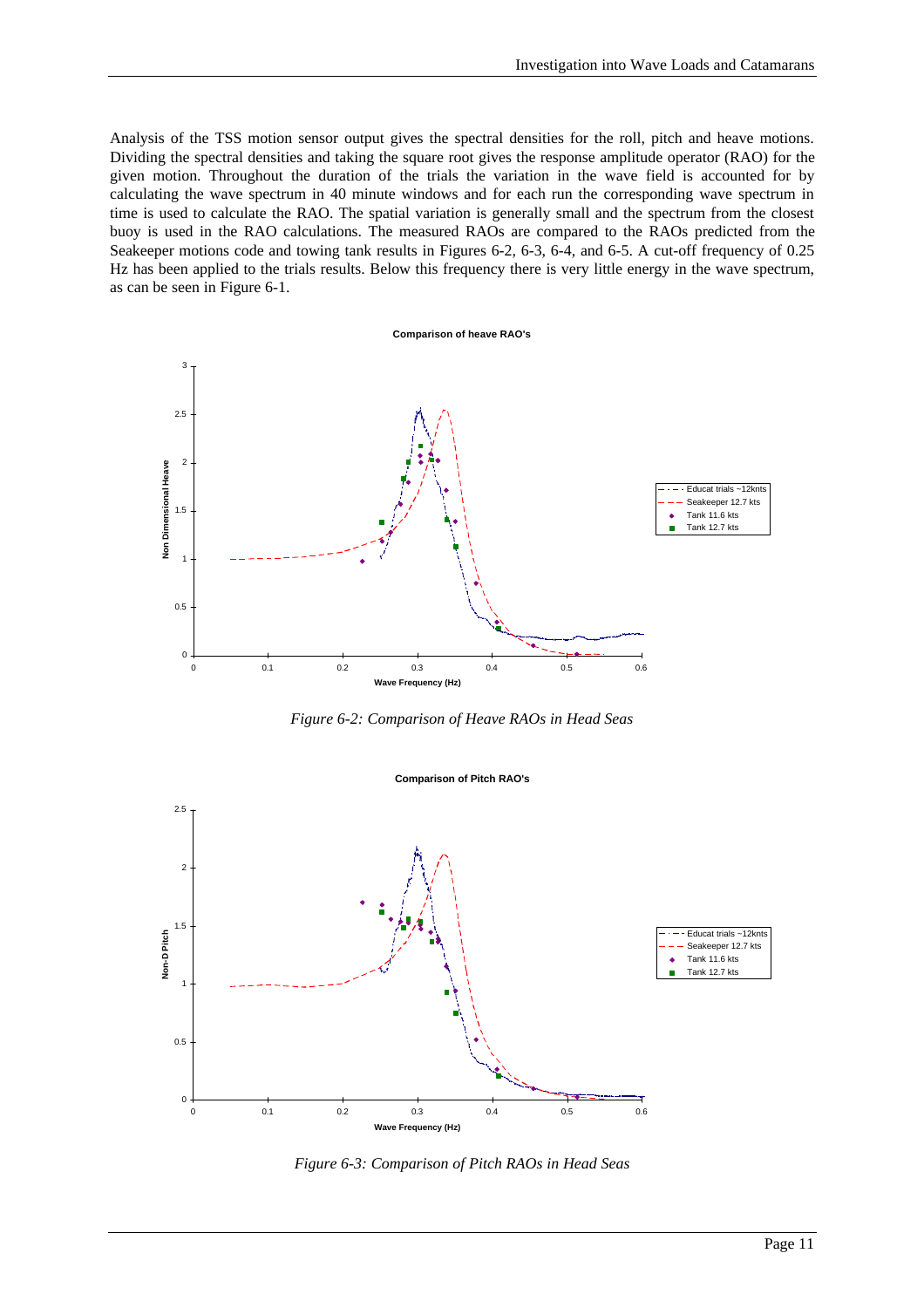As previously mentioned difficulty was encountered in setting the pitch gyradius for the model. Using the Seakeeper motions package it was found that increasing the pitch gyradius to 34% LOA, from 25% LOA (desired pitch gyradius), does produce similar results to the model tests.

It is interesting to note that the magnitudes of the motion peaks from full scale trials and those predicted by Seakeeper are in good agreement, though Seakeeper tends to overpredict the resonant frequency. Both these sets of data show a resonant peak significantly greater than that measured in the model tests; though the effective scaled wave height used in the model tests and that present during the sea trials were very similar. In addition the motions measured during the model tests showed good linearity with wave amplitude. Similar results were found by Maggi et al (1998), where the peak amplitude of tank tests at higher speeds were somewhat smaller than those measured at full scale.

These findings suggest that there may be significant scale effects for vessels of this type, and this is an area worthy of further investigation.

Figures 6-4 and 6-5 show the response of the Educat in beam seas. During the trials the "Educat" was free to drift with the prevailing wind and waves. Surge and sway motions were constrained in the towing tank. The trials results have been adjusted for an estimated drift speed of 0.75 kts.



*Figure 6-4: Comparison of Heave RAOs for Beam Seas*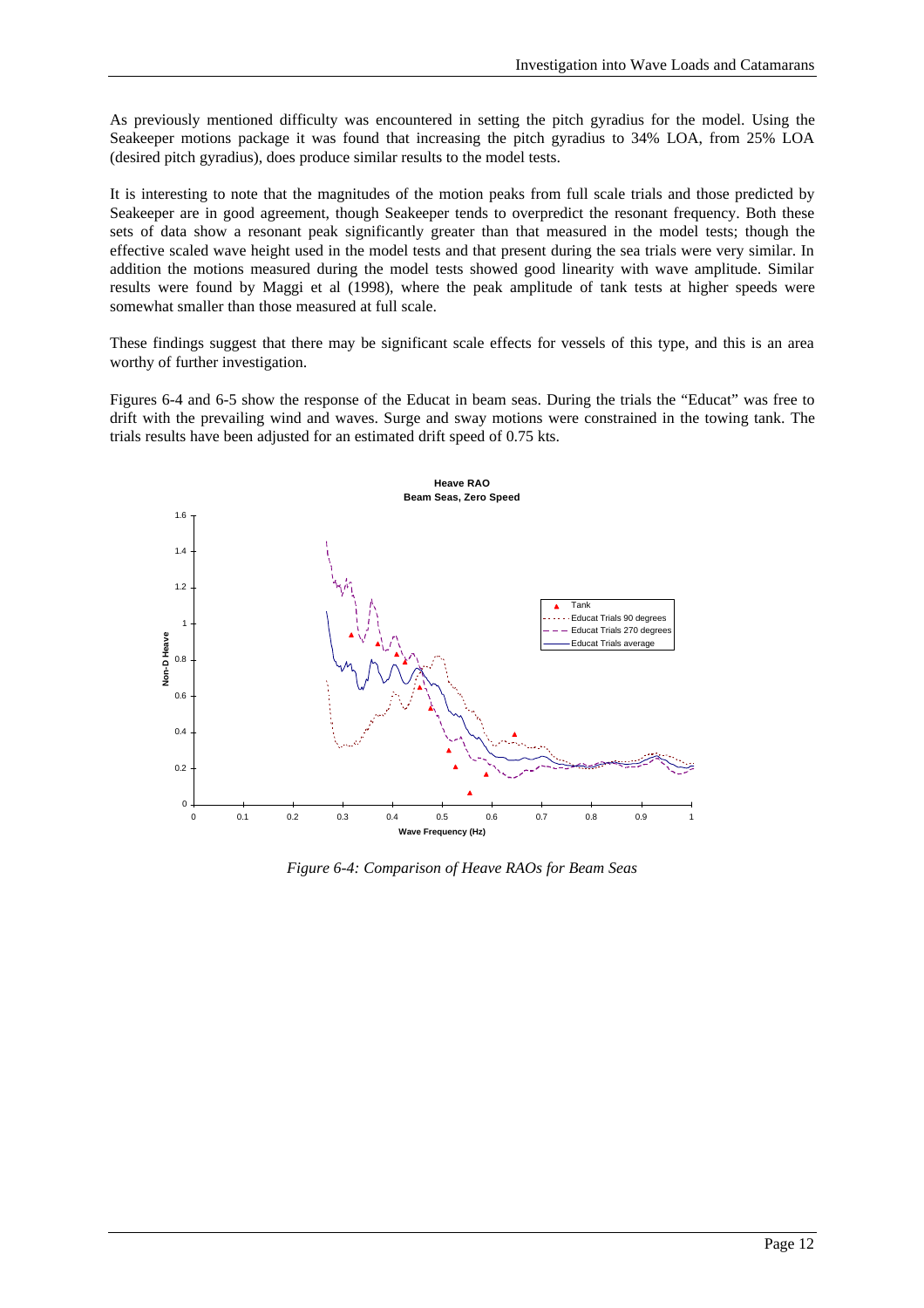

*Figure 6-5: Comparison of Roll RAOs for Beam Seas*

These results highlight some of the problems which may be experienced during full scale trials. During trials, it is not always possible to obtain uni-directional spectra, in addition it may also be difficult to precisely ascertain the principal wave direction. The results above suggest that there was some wave spreading, particularly at low wave frequency. This is possible since the swell often comes from a different direction to the wind-generated waves. However, averaging the data for 90° and 270° gives a reasonable result.

#### 6.2. LOADS

Shown below in Figure 6-6 are typical strain gauge signals for selected gauges. Their spectral content is shown in Figure 6-7. Slamming events can be seen clearly at an interval of approximately 1 second which corresponds to the encounter frequency. The slamming events are most exaggerated at the end of the cross structure beams (CF1) and result in quite high stresses in the cross-structure in direct head seas. This phenomenon has not been fully investigated but it is thought that because the vessel is not operating in perfect head seas there will be some pitch-connecting moment producing a large bending moment at the beam ends, since the cross beam has to follow the flat deck surface at its' end. This could induce unusual vibration modes - walking mode, longitudinal mode and split mode. The effect of the slamming can also be seen throughout the rest of the structure. The underlying global load can be obtained by spectrally filtering out higher frequencies where the slamming phenomenon occurs. In Figure 6-7 the main peak at approximately 1 Hz corresponds to the underlying global load occurring at encounter frequency. The less defined peak at around 10 Hz is probably a result of the slamming events on the structure.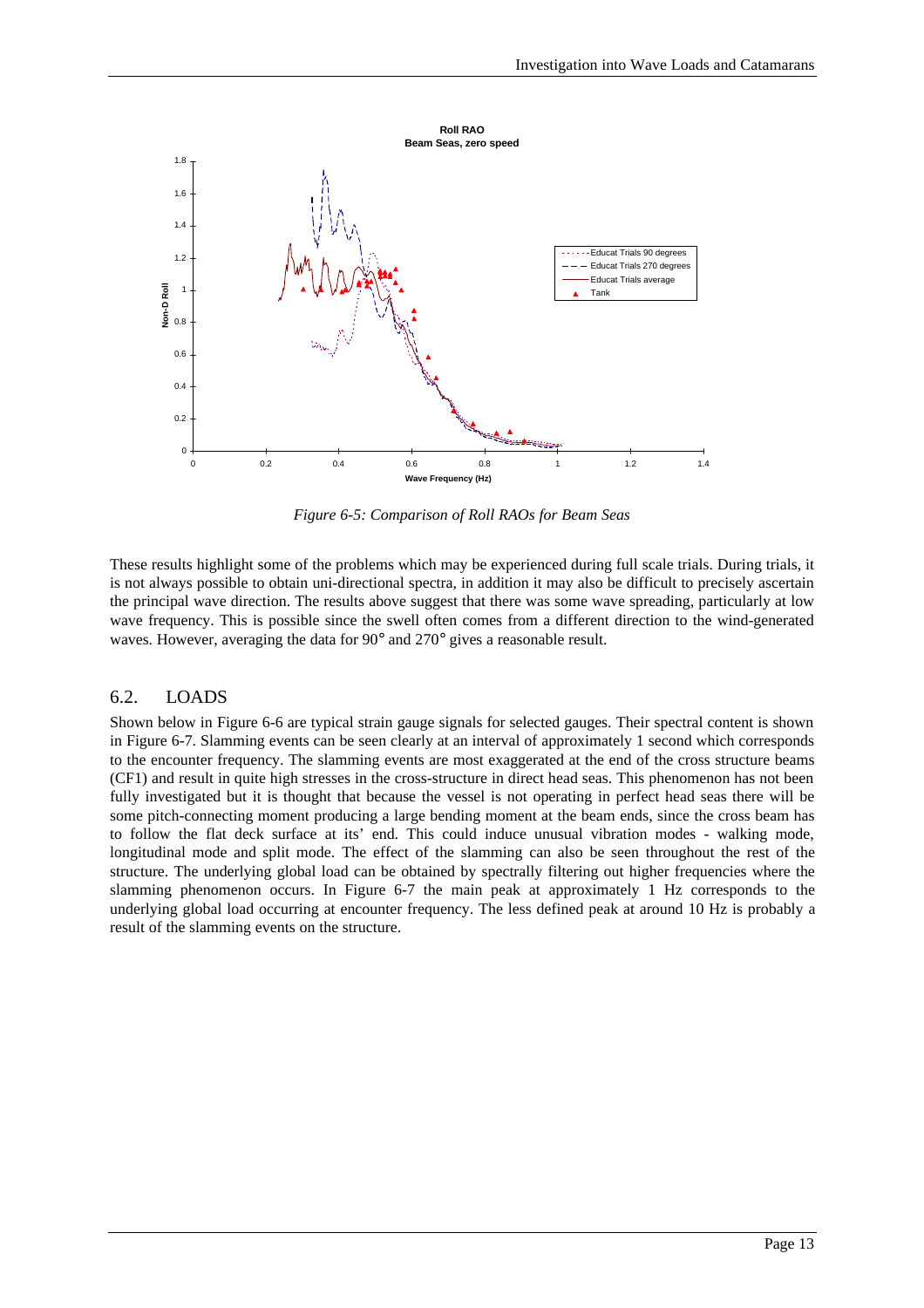

*Figure 6-6: Strain Gauge Time Signals*



*Figure 6-7: Spectral Analysis of Time Signals*

Figure 6-8 shows a comparison of maximum strain amplitude (spectral peak) for cross structure gauge CA2 in beam seas for varying speeds. The strain at CA2 is a direct measure of the transverse vertical bending moment in the cross structure. It can be seen that maximum strain amplitude decreases as the speed increases. This agrees qualitatively with findings by Lankford (1967). Interestingly RMS values and energy in the spectrum remain reasonably constant.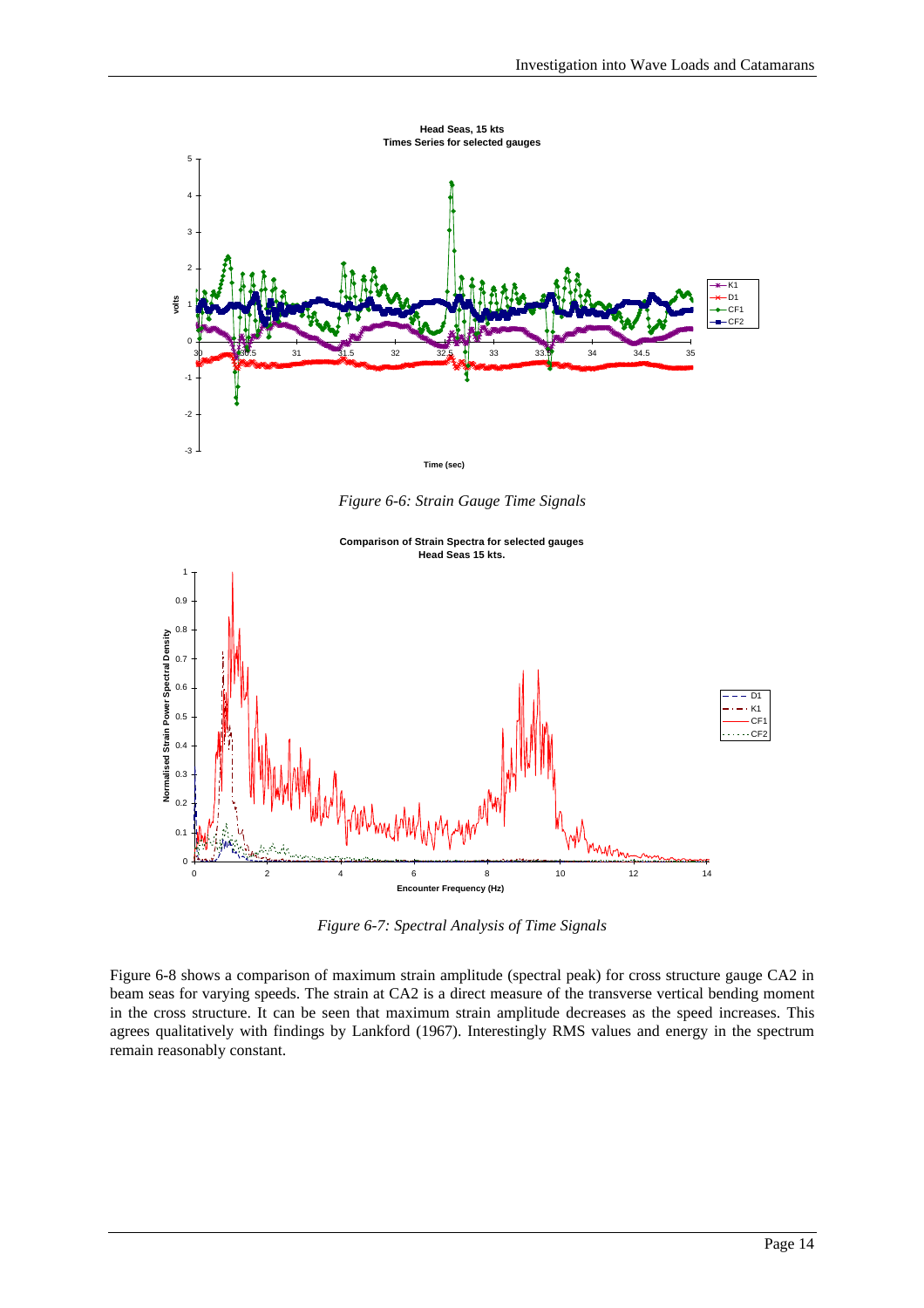

*Figure 6-8: Transverse Vertical Bending Moment response to speed.*

### **7. CONCLUSIONS AND FURTHER WORK**

A strain gauge system has been devised and implemented on the "Educat". In addition, motion sensors and wave buoys have been used to measure the global vessel motions and local incident wave field respectively. A number of sea trials have taken place and have provided a wealth of full scale motions and strain data.

The strain gauges have been calibrated by applying known load conditions to the vessel. This was carried out on dry land where the loads could be accurately measured with load cells and the displacements of key points on the vessel measured with a theodolite.

A finite element model of the "Educat" has been constructed and the results compared with those from the strain gauge calibration. Initial results look promising but further analysis is required.

Model tests have been completed with a 1/4 scale model. In addition, motions have been predicted with a strip theory code. This data has provided useful validation of the full scale motions measurement systems and provides an insight into scale effects.

Work on this project is ongoing: the strain gauge data collected will be used to statistically predict life time operational loads for the "Educat". Having established a procedure for calculating the global loads from local strain measurements it will then be possible to compare results with the finite element model for different global load cases. This will give an insight into developing more operational based design loads for catamarans.

Continuing the current research it will be possible to gain an understanding of wave induced loads on catamarans and how these loads can be more accurately modelled. More accurate information on the size of these loads will lead to lighter more efficient vessels without redundancy in their structure, whilst not compromising safety.

### **8. ACKNOWLEDGMENTS**

The authors wish to thank Mr Peter Goss, Incat Designs-Sydney, for his on going support of this project. Also the staff of AME CRC, particularly those involved with the instrumentation and trials on "Educat".